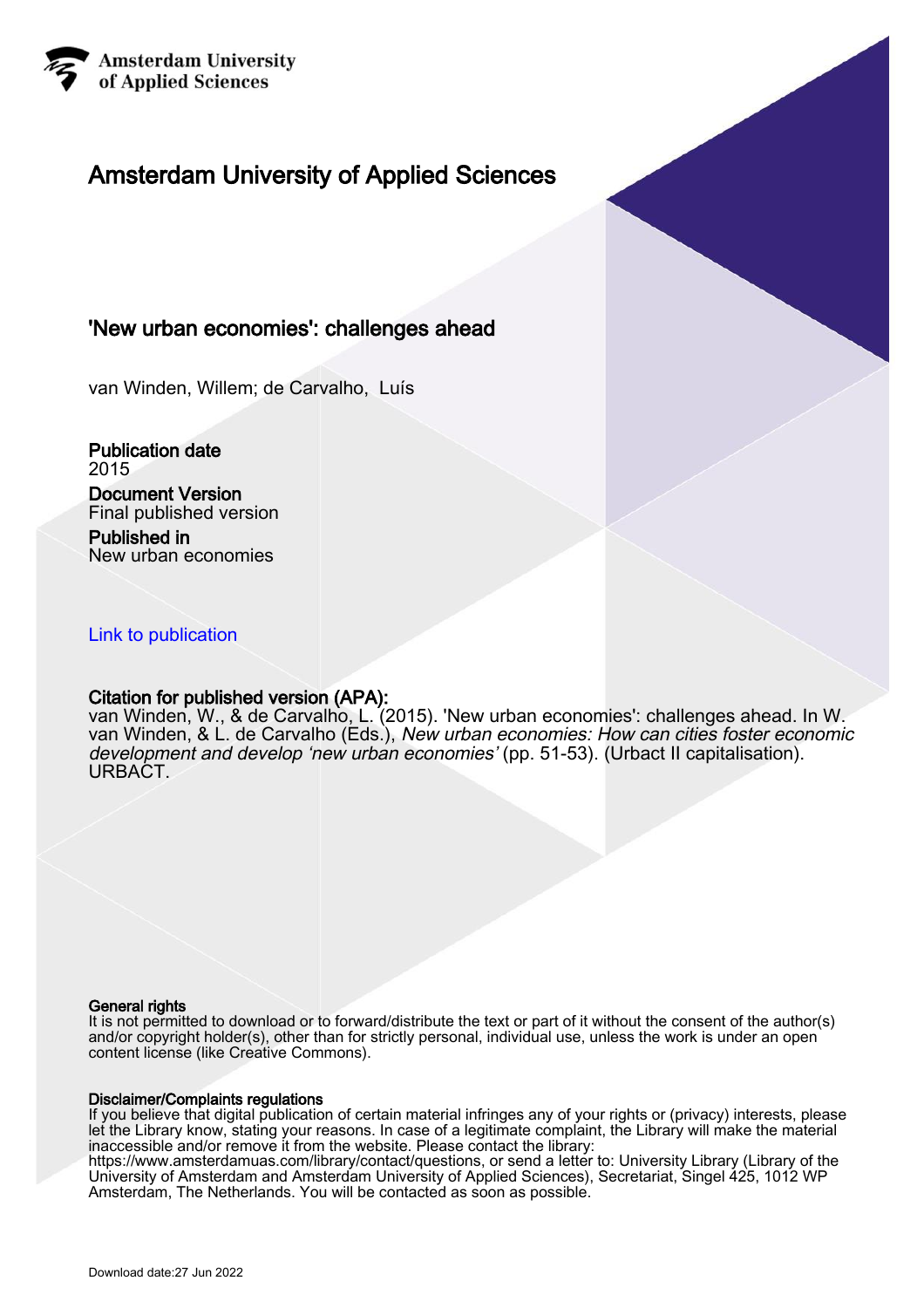

# 'New urban economies': Challenges ahead

✍ **By Willem van Winden and Luís de Carvalho\***

*Europe's urban economies do not look the same as ten years ago. And in ten years from now,theywill again be different. The digital revolution is particularly disruptive: entire sectors are being transformed, old players are losing out, newcomers are taking over, and competition is fiercerthan ever.Atthe same time, citizens are not just workers in companies, but many become independent entrepreneurs, and active producers. Innovation is becoming open, involving interaction between companies, universities and users. Working, living and recreation become intertwined in place and time.*

In a growing number of industries, companies need to innovate to survive, and they can only do so when they have dynamic people in the right positions and when they work with others. In this context, cities must become effective 'innovation ecosystems', places where people and companies meet, exchange, learn, collaborate and get inspired. Places that make most of their own resources: their people, their inherited natural and cultural assets. This sounds great, but is very hard to achieve, especially for cities that do not start from a pole position.

This publication has provided many illustrations of the economic changes that cities face – highlighting the dynamics in digital, health and care, 'green' and collaborative economies – new opportunities that arise, and new approaches that may drive change in traditional urban economic policies. Table 1 summarises the shifts advocated and illustrated.

## WHAT CAN CITIES DO TO PROMOTE 'NEW URBAN economies', today and in the long term?

T able 1 shows a sharp distinction between a<br>traditional approach and a new-style economy traditional approach and a new-style economic policy. Many cities sit in the middle, in a transition process, seeking to adapt their approaches. We are well aware that City Hall and its policy making procedures will not change overnight. What we advocate here is a process of gradual change in the way economic development policies are designed and implemented. We consider this essential to strengthen the urban economy and enhance its resilience in the face of rapid economic change. Our suggestions may also provide ammunition for EU policy frameworks to strengthen the urban dimension of the EU2020 strategy, magnifying its impacts in cities and urban economies; but the action must come from the cities.

So, what can cities do, what should they avoid, and where should they let go? Here is some advice:

*Turn your urban challenges into economic opportunities.*  Improving local care systems or greening the city are key tasks for many European cities. Think how to involve local companies, and create new markets and job opportunities around it. This is the best way to combine economic growth with inclusive and sustainable growth. Recognise that not every project can be inclusive, smart and sustainable. Taken together all the actions should be heading in this direction.

*Refrain from picking winners.* Instead of supporting trendy sectors that show great growth prospects worldwide (but not necessarily in your city), try

\* Willem van Winden is co-ordinator and Luís de Carvalho core group member of the URBACT workstream 'New urban economies'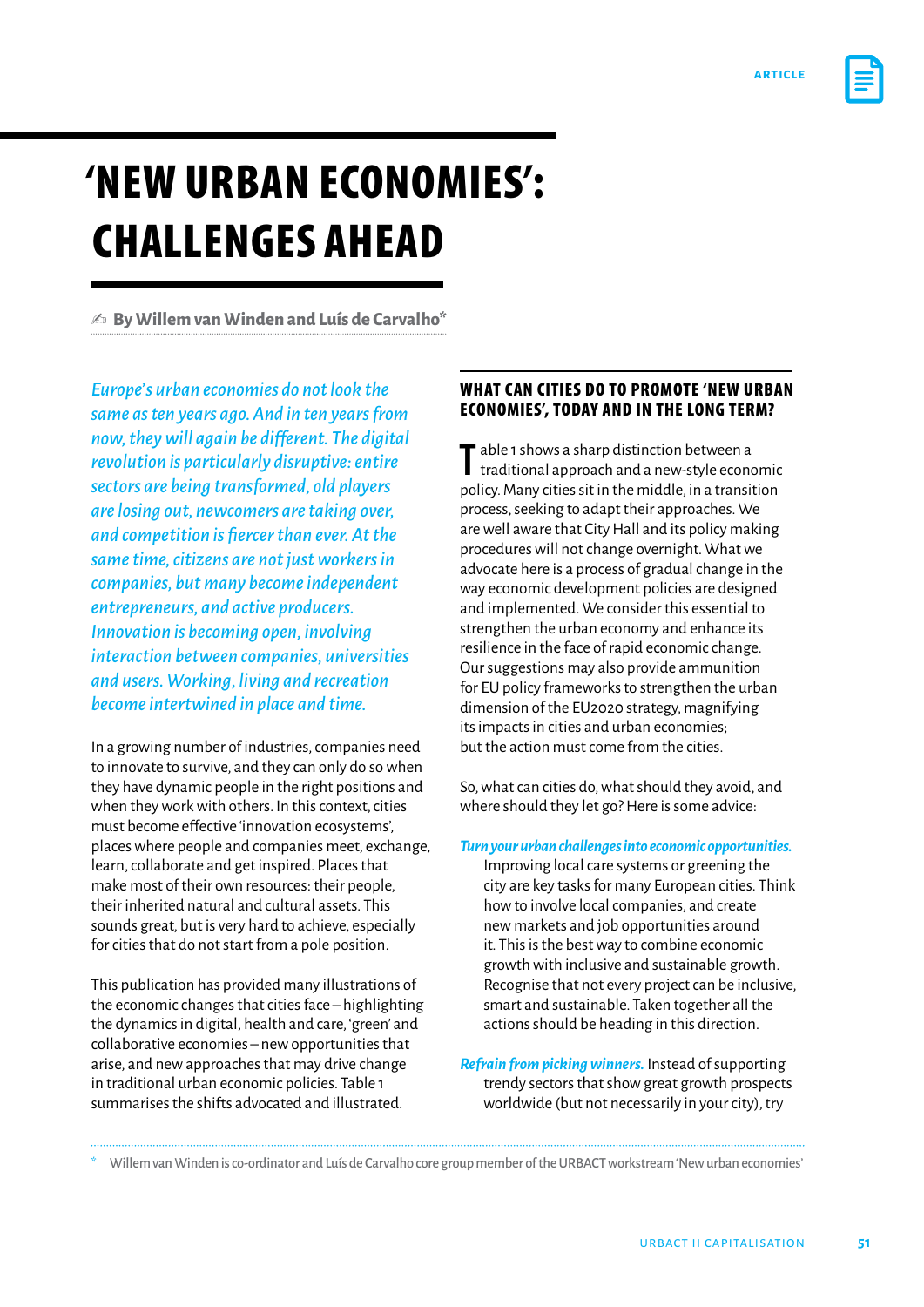

| <b>TRADITIONAL URBAN ECONOMIC POLICY</b>                                                                  | <b>NEW URBAN ECONOMIC POLICY</b>                                                                                                                 |
|-----------------------------------------------------------------------------------------------------------|--------------------------------------------------------------------------------------------------------------------------------------------------|
| City focuses investment on high profile iconic buildings,<br>business parks and incubators                | City facilitates innovation platforms among<br>different players                                                                                 |
| City has a stand-alone economic development strategy                                                      | Economic strategy is linked to urban planning,<br>social and environmental policy                                                                |
| City picks winning sectors                                                                                | City facilitates new linkages between sectors<br>around transversal themes                                                                       |
| City managers design economic policy in-house<br>and rely on consultants                                  | City managers engage deeply with local stakeholders<br>and find a direction together                                                             |
| City bases its decisions on hunches, general statistics,<br>policy trends and what big company bosses say | City has a fine grained 'economic intelligence' in place,<br>involving a wide range of sources                                                   |
| City plans technology parks as secluded locations                                                         | City facilitates mixed innovation districts combining<br>multiple functions                                                                      |
| City focuses on attracting inward investment<br>and attracting people from outside                        | City works with its business sector and tries to maximise<br>existing human resources, combining them with<br>external-to-the-region competences |
| City managers work from '9 to 5' at their desk<br>in city hall                                            | City managers are out in the city, listening to<br>and engaging with stakeholders                                                                |

to foster linkages between new growth domains and the endogenous skills and qualities that you have in your city. Connecting missing links between local industries and new activities (inside and outside the city) can do a lot more than supporting new sectors from scratch. Avoid labelling the city as a 'creative city', a 'science city' or a 'maker city' unless there is a lot activity on the ground, initiated and carried by local communities and stakeholders.

*Hack the education system.* Universities and schools are slow to change their curriculum, and they are not naturally oriented to the city (but rather to the national ministry of science and education). Mobilise individual professors, researchers, teachers and students to work with the industry and/or tackle local challenges. Invite them to 'co-create' the city, turn it into a 'living lab'.

#### *STOP following fashion and beware of mega projects.*

Ever since the Guggenheim in Bilbao, cities have been seeking out starchitects to design iconic buildings for science parks, museums, galleries and concert halls. Others have thought that hosting a major global event such as the Expo or Olympics would transform their city. Mega projects mean mega risk, with all your eggs in one basket. .

- *Facilitate bottom-up developments.* Make sure you facilitate bottom-up developments initiated by entrepreneurial individuals or communities. Be open and ready to support new ideas and ventures in their start-up stage (after that they must stand on their own feet).
- *Don't stand in the way.* Rules, regulation and bureaucracies exist for a reason, but they kill too many initiatives at too early a stage. Instil an enabling culture of 'making things possible' to unleash the energy. Make the city business friendly without making it unregulated.